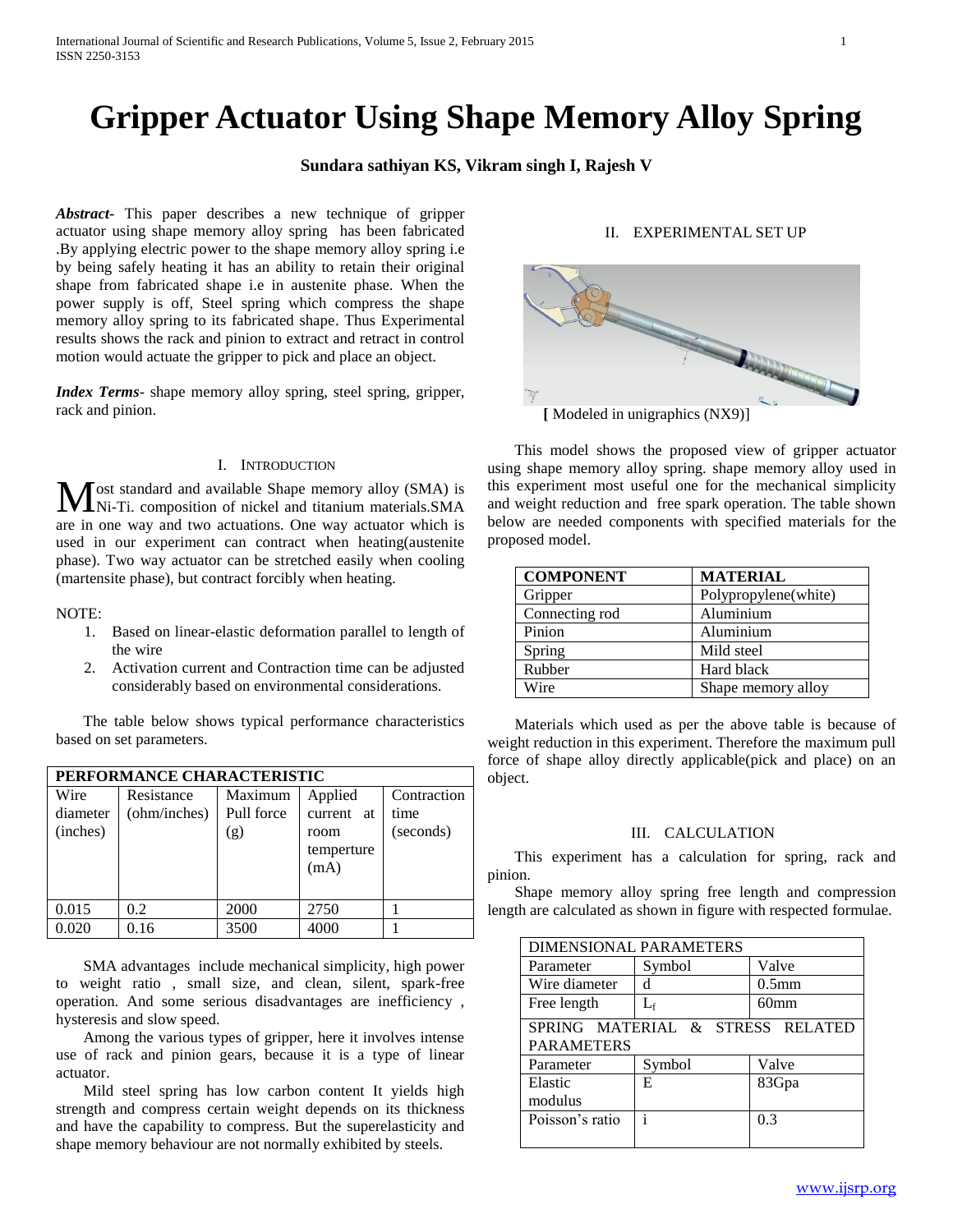Also the compression of steel spring has calculated as shown in figure.

| <b>PARAMETERS</b> | <b>FORMULA</b>         | <b>RESULT</b>               |
|-------------------|------------------------|-----------------------------|
| pitch             | $P = 3.1416/p$         | $6.28$ mm                   |
| Outer diameter    | $OD = (z+2)*m$         | 38 <sub>mm</sub>            |
| Module            | $m = p / \pi = Dp / z$ | $\mathcal{D}_{\mathcal{L}}$ |
| Number of teeth   | $Z = dp/m$             | 17                          |
| clearance         | D/d                    | $0.33$ mm                   |
| addendum          | $a = 1/DP$             | 2mm                         |
| dedendum          | $d = hw - a$           | $2.33$ mm                   |
| pitch diameter    | $Dp= z^*m$             | 34 <sub>mm</sub>            |

#### IV. FABRICATION OF GRIPPER

 Acrylic sheet of 5×150mm is purchased and the length of 90mm is been cut with required dimensions using hack saw machining tool. Hence parts has been cut and fixed to the pinion where this is used to make the gripping section of the actuator.



 **Fabricated Gripper** 

 A elastic material used at the gripping portion of the actuator where it is cut according to required dimensions and it is attached with a glue called anabond. Anabond is a glue that mostly used to fixing ceramic materials, metals etc.

## V. FABRICATION OF SPRING

 To achieve optimized properties, materials with 30-40% retained cold work before heat treatment should be used. Superelastic Nitinol materials are typically heat treated in the vicinity of  $500^{\circ}$ C. Lower temperatures in the range between  $350^0$ C and  $450^0$ C are also suitable for shape memory alloys.



## **Fabricated Spring**

 The purchased shape memory alloy wire(nitinol) is then fabricated to spring by using a winding tool and then heated to 500**˚**C in a furnace then suddenly cooling it with water hence the fabricated shape becomes the original shape .By changing its shape without heating and heating the nitinol or passing the electricity at 6 to 12V the alloy changes to its original shape.

## VI. CONCLUSION

 A mechanical gripper has been designed and fabricated. By use of shape memory alloy spring, the mechanical gripper is able to pick an object of small size of 98mm diameter and weight less than 200g. The shape memory alloy spring is a simple design which reduces the size, cost and use of electronic equipments. This mechanical gripper can be automatically activated by supply of heat and also it can be used in high temperature environments such as robotic application, chemical industries, laboratories, nuclear power plant etc.

#### **REFERENCES**

- [1] Ari Leppäniemi, Shape memory alloys applications and commercial aspects [Email: ari.leppaniemi@tut.fi ]
- [2] C. Mavroidis, Development of Advanced Actuators Using Shape Memory Alloys andElectrorheological Fluids,[march 2002]
- [3] Stoeckel, Shape Memory Actuators for Automotive Applications [1990]
- [4] Sonia degeratu, Horia O. manolea, Nicu G. bizdoacă, Gheorghe manolea, Anca petrişor, Characterization and Design of a Shape MemoryAlloywire actuator [oct 2009].
- [5] WeiminHuang P, Shape Memory Alloys and their Application to Actuators for Deployable Structures,.[1998]
- [6] Improving the speed of SMA actuators by faster electrical heating. [Dept. Systems Engineering Australian National University Canberra ACT 0200, Australia roy@syseng.anu.edu.au http://www.syseng.anu.edu.au/˜roy/ 2 Dept. Systems Engineering Australian National Universityyee.teh@rsise.anu.edu.au]
- [7] Jose R.Santiago anadon, Large force shape memory alloy linear actuator [2002]
- [8] Autosplice innovative interconections (authorized distributors kensington electronics)

#### AUTHORS

First Author – Sundara sathiyan KS, (sundarasathiyan@gmail.com) **Second Author** – Vikram singh I, (vimalsingh001@live.com)